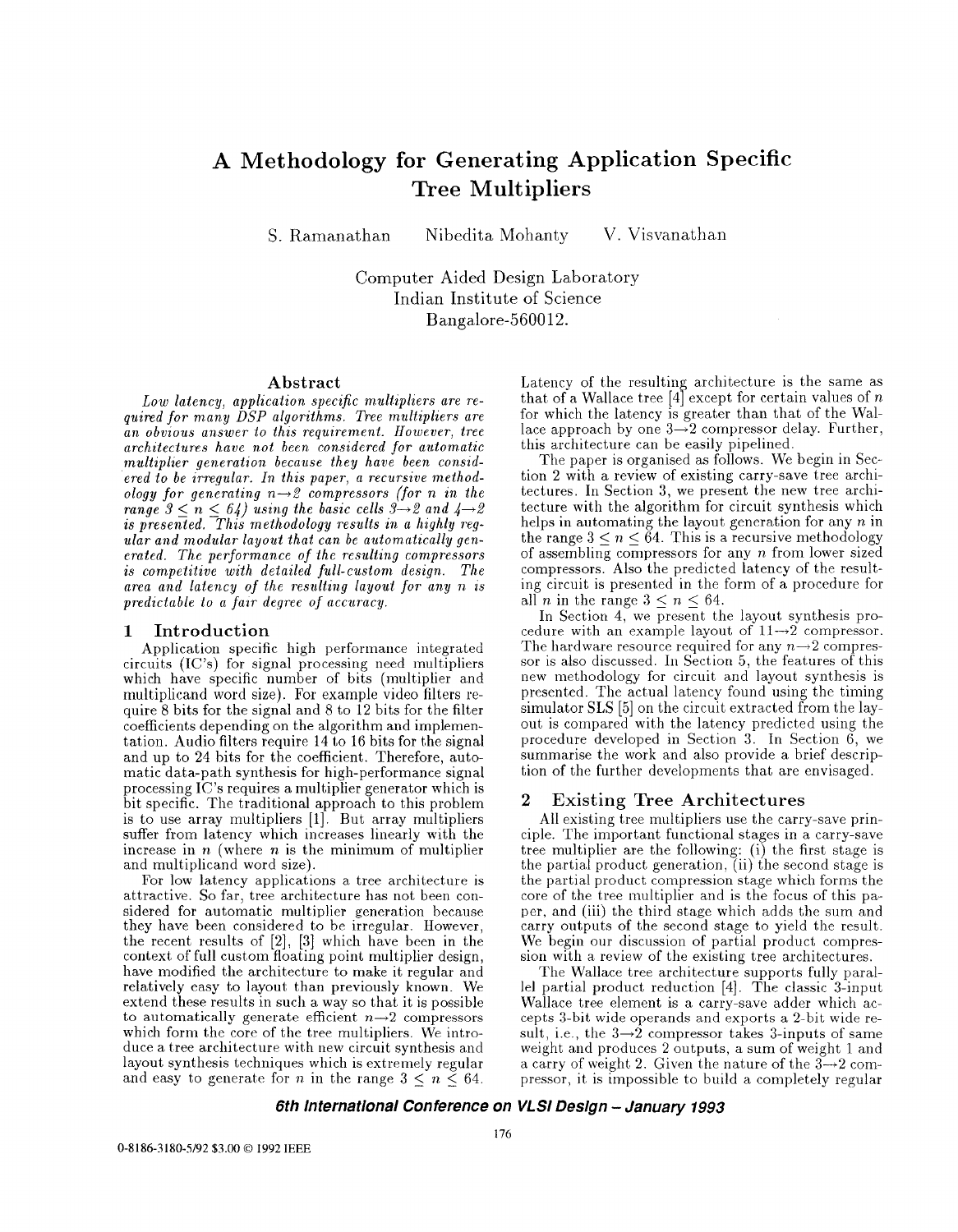tree architecture [2].

To overcome the above mentioned problem with the Wallace tree, one can use a  $4\rightarrow 2$  compressor as the basic building block [2]. The 2-to-1 reduction of the  $4\rightarrow 2$ compressor produces a binary tree structure which is much more regular than the Wallace tree which uses only  $3\rightarrow 2$  compressors. An extension of this idea for any *n* in the range  $3 \leq n \leq 64$  will not give a solution with minimal hardware and latency for all *n* (except for the case where *n* is a power of **2).** 

Song and DeMicheli  $\begin{bmatrix} 3 \end{bmatrix}$  have used a  $9\rightarrow 2$  compressor family which consists of a set of compressors that includes  $3\rightarrow 2$ ,  $4\rightarrow 2$ ,  $6\rightarrow 2$  and  $9\rightarrow 2$  compressors to construct a  $27\rightarrow 2$  compressor for implementing a floating-point double-precision multiplier. An extension of this approach will not give a solution with minimal hardware and latency for all *n* in the range  $3 \leq n$  $564$  (except for a particular strict subset of multiples of 3 or 4).



Figure 1: Schematic circuit diagram of (a)  $4\rightarrow 2$  compressor slice (b)  $6\rightarrow 2$  compressor slice.

### **3** New Tree Architecture

From our previous discussion, one can infer that a circuit synthesis methodology for tree multipliers for all *n* in the range  $3 \le n \le 64$  cannot be realised from the existing approaches. Our solution to the problem is presented below.

We propose a recursive methodology of assembling a compressor for any *n* in the range  $3 \leq n \leq 64$  from lower sized compressors, with  $3\rightarrow 2$  and  $4\rightarrow 2$  compressors as the basic building blocks. This recursive circuit synthesis leads to a highly regular and modular layout. The basic cell library consists of  $3\rightarrow 2$  and  $4\rightarrow 2$ compressors. The  $3\rightarrow 2$  compressor is the standard carry-save adder and the layout is designed using a standard full adder circuit [6]. The  $4\rightarrow 2$  compressor is constructed using two  $3 \rightarrow 2$  compressors as reported in  $[2]$ (refer Figure  $\tilde{1}(a)$ ).

Given the basic cells  $3\rightarrow 2$  and  $4\rightarrow 2$  compressors, we use a recursive algorithm for circuit synthesis for any  $n \rightarrow 2$  compressor for *n* in the range  $3 \leq n \leq 64$  as follows $<sup>1</sup>$ :</sup>

# Algorithm for Circuit Synthesis TOP if *n* lies in the range  $3 < n < 11$  then

if *n* lies in the range  $3 \leq n \leq 4$  then  $\mathbf{f}$ the required slice is a basic  $n \rightarrow 2$  compressor. /\* for  $n=5$  see footnote 1 \*/ }<br>if *n* lies in the range  $6 \le n \le 8$  then { split *n* into  $n_1$  and  $n_2$  such that  $0 \leq |n_1 - n_2| \leq 1.$  $n\rightarrow 2$  is now composed of basic cells  $n_1 \rightarrow 2$  and  $n_2 \rightarrow 2$  in the first stage followed by a  $4 \rightarrow 2$  in the second stage.  $\}$  if *n* lies in the range  $9 \le n \le 11$  then split *n* into  $n_1$ ,  $n_2$  and  $n_3$  such that  $0 \leq |n_1 - n_2|, |n_2 - n_3|, |n_3 - n_1| \leq 1.$ <br>  $n \to 2$  is now composed of basic cells  $n_1\rightarrow 2$ ,  $n_2\rightarrow 2$  and  $n_3\rightarrow 2$  in the first stage followed by  $6 \rightarrow 2$  in the second stage. For  $n = 6$  goto TOP. 1  $\}$ <br>else if *n* lies in the range  $12 \le n \le 24$  then { split *n* into  $n_1$  and  $n_2$  such that<br> $0 \le |n_1 - n_2| \le 1$  $n \rightarrow 2$  is now composed of  $n_1 \rightarrow 2$  and  $n_2 \rightarrow 2$ <br>in the first stage followed by a  $4 \rightarrow 2$  in the second stage. For  $n = n_1$  and  $n = n_2$  goto TOP.  $\}$  else if *n* lies in the range  $25 \le n \le 64$  then { split  $n$  into  $n_1$ ,  $n_2$  and  $n_3$  such that  $0 \leq |n_1 - n_2|, |n_2 - n_3|, |n_3 - n_1| \leq 1$ <br>  $n \to 2$  is now composed of  $n_1 \to 2, n_2 \to 2$ and  $n_3 \rightarrow 2$  in the first stage followed<br>by a  $6 \rightarrow 2$  in the second stage. For  $n = n_1$ ,  $n = n_2$ ,  $n = n_3$  and  $n = 6$  goto TOP. 1

### Latency of the New Tree Architecture

The latency<sup>2</sup> of an  $n\rightarrow 2$  compressor is expressed in terms of the number of  $3\rightarrow 2$  compressor delay. Normalising the latency of the  $3\rightarrow 2$  compressor as 1 (i.e.,  $\mathcal{L}[3\rightarrow 2] = 1$ ), the latency of the  $4\rightarrow 2$  compressor is 2 (i.e.,  $\mathcal{L}[4 \rightarrow 2] = 2$ ). Note that a  $6 \rightarrow 2$  compressor synthesised by the above procedure (refer Figure 1(b)) has a latency  $\mathcal{L}[6 \rightarrow 2] = 3$ . The latency of these cells are the same as the corresponding Wallace tree. Latency for any n can be found using the following procedure<sup>3</sup>.

<sup>&#</sup>x27;The *5-2* compressor is **not** included in the procedure as it is not required for any other value of *n*. If a specific  $5\rightarrow 2$ compressor is required then it can be constructed as a basic

cell or one can use a  $6 \rightarrow 2$  compressor with one of its input line grounded.

<sup>&</sup>lt;sup>2</sup>Latency is abbreviated as  $\mathcal{L}$ 

<sup>&</sup>lt;sup>3</sup>Note that  $\lceil n \rceil$  denotes the ceiling function of n.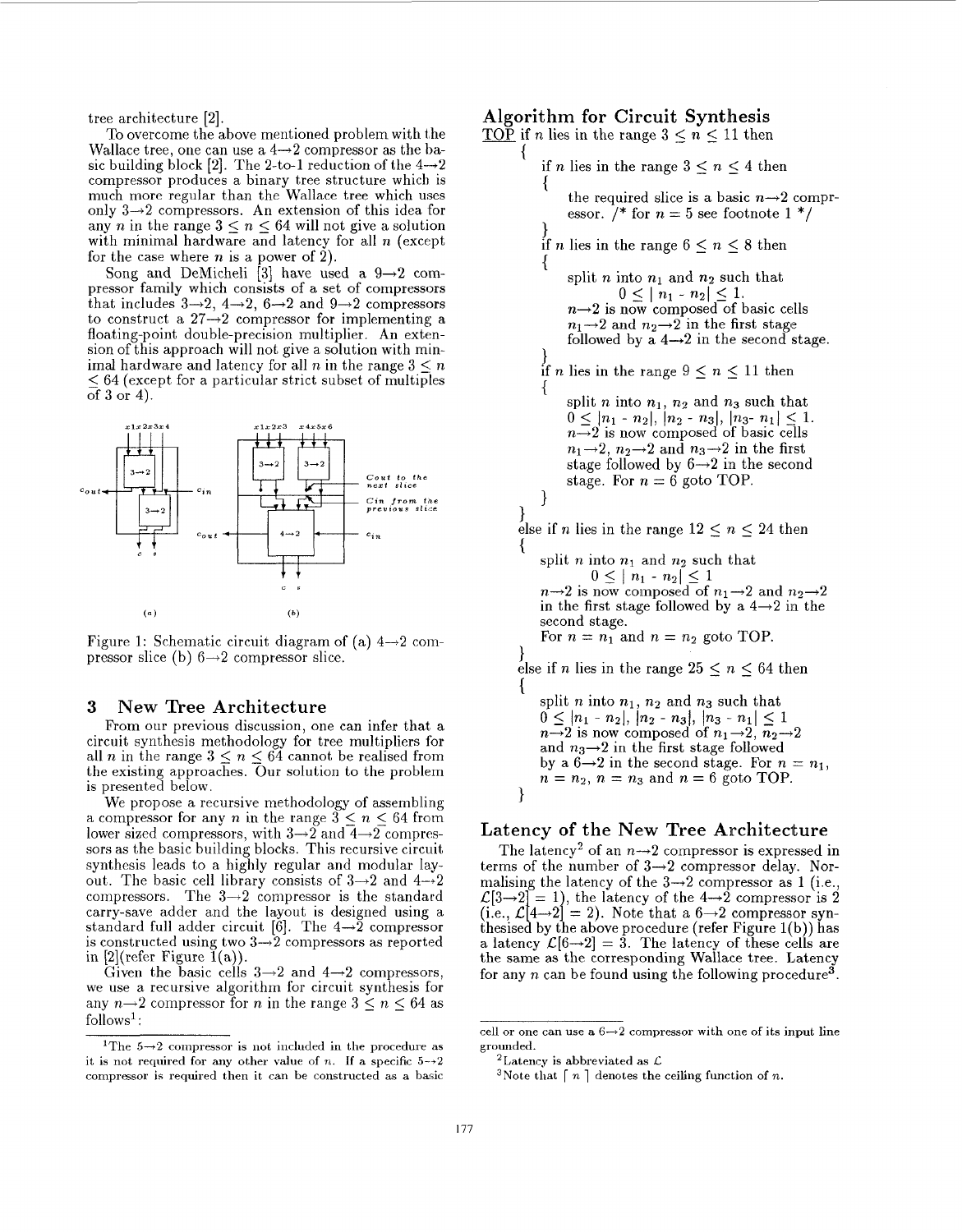### $\mathcal{L}(n)$

If *n* lies in the range  $3 \leq n \leq 4$ , then  $\mathcal{L}(n) =$  Latency of the basic cell. else if *n* lies in the range  $6 \le n \le 8$ , then  $\mathcal{L}(n) = 2 + \mathcal{L}(\lceil n/2 \rceil).$ else if *n* lies in the range  $9 \le n \le 11$ , then  $\mathcal{L}(n) = 3 + \mathcal{L}(\lceil n/3 \rceil)$ . *Let if n* lies in the range  $12 \le n \le 24$ , then else if *n* lies in the range  $25 \leq n \leq 64$ , then  $\mathcal{L}(n) = 3 + \mathcal{L}(\lceil n/3 \rceil).$  $\mathcal{L}(n) = 2 + \mathcal{L}(\lceil n/2 \rceil).$ 





Figure 2: Floorplan of a  $11\rightarrow 2$  compressor slice.

### **4** Layout Synthesis

The layout of a  $3\rightarrow 2$  compressor slice is a resized version of the standard combinational adder layout [6] and implemented in the *C3TU,* double metal single poly  $1.6\text{-}\mu m$  CMOS process using the NELSIS IC design system [5]. It has an area of  $92.8\mu m \times 80.8\mu m$ . The floorplan of the  $4\rightarrow 2$  compressor slice (embedded in the floorplan of  $11\rightarrow 2$  compressor slice as shown in Figure 2) is assembled using two  $3\rightarrow 2$  compressors and these  $3\rightarrow 2$  compressors are stacked with  $C_{in}$  and *Cout* lines appropriately placed in order to facilitate abutment of slices. The same methodology is used to assemble higher-valued compressor slices. The floorplan of a  $6\rightarrow 2$  compressor slice (refer Figure 1(b) for compressor slice shown in Figure 2. the circuit) is also embedded in the floorplan of  $11\rightarrow 2$ 

For any general  $n\rightarrow 2$  compressor the circuit synthesis is done recursively using the algorithm described in the previous Section. In the corresponding layout synthesis which is recursive, the compressors used in each stage are placed one below the other followed by a  $4 \rightarrow 2$  or a  $6 \rightarrow 2$  compressor depending on the value of *n.* This recursion continues until each compressor is split into lower order compressors which are basic cells (namely  $3\rightarrow 2$  and  $4\rightarrow 2$  compressors). The final layout for the slice is therefore a stack of appropriately placed  $3\rightarrow 2$  compressors with  $C_{in}$  and  $C_{out}$  lines that abut correctly with neighbouring slices.

The floorplan of a  $11\rightarrow 2$  compressor slice using this synthesis methodology is shown in Figure 2. Following the floorplan from the top of the figure, one can see two  $4\rightarrow 2$  compressors, a  $3\rightarrow 2$  compressor and then a  $6 \rightarrow 2$  compressor. The  $6 \rightarrow 2$  compressor itself consists of two  $3\rightarrow 2$  compressors followed by a  $4\rightarrow 2$  compressor. Note that in the actual layout there is no vertical space between the compressor slices, i.e., all the basic cells in a compressor slice abut vertically. The spacing has been introdnced in Figure 2 merely for a clear presentation of the routing.

### Hardware Resources

Let  $H_{3\rightarrow 2}$  and  $W_{3\rightarrow 2}$  denote the height and width of a  $3\rightarrow 2$  compressor cell respectively. In our case  $H_{3\to 2} = 80.8\mu\hat{m}$  and  $W_{3\to 2} = 92.8\mu\hat{m}$ . Let  $M_w$  and *M,* be the metal width and metal separation respectively. In  $C3TU$  these parameters are  $2.4\mu m$  each. The height of an  $n\rightarrow 2$  compressor slice is given by The height of an  $n \rightarrow 2$  compressor slice is given by  $H_{slice} = (n-2) \times H_{3\rightarrow 2}$  and the width is given by  $W_{slice} = W_{3\rightarrow 2} + (n-3) \times [M_w + M_s]$ . For an unsigned  $(m \times n)$  tree multiplication whose outputs are in carry and save form, one would require  $(m+n-1)$  number of  $n \rightarrow 2$  compressor slices. The area of such a multiplier is given by  $Area_{mult} = (m+n-1) \times W_{slice} \times H_{slice}$ .

### **5** Discussion and Evaluation

The features of the new methodology for circuit and layout synthesis of the tree architecture can be summarised as follows:

- No input line to any stage in a  $n\rightarrow 2$  compressor slice is routed directly to the next stage without being compressed at that stage. This feature has enabled us to come up with a new recursive methodology for circuit and layout synthesis which results in a highly regular and modular tree architecture and facilitates easy automatic layout genera tion.
- The number of basic  $3\rightarrow 2$  compressor slices that are used in the construction of an  $n\rightarrow 2$  compressor slice is  $(n-2)$  which is same as the number of